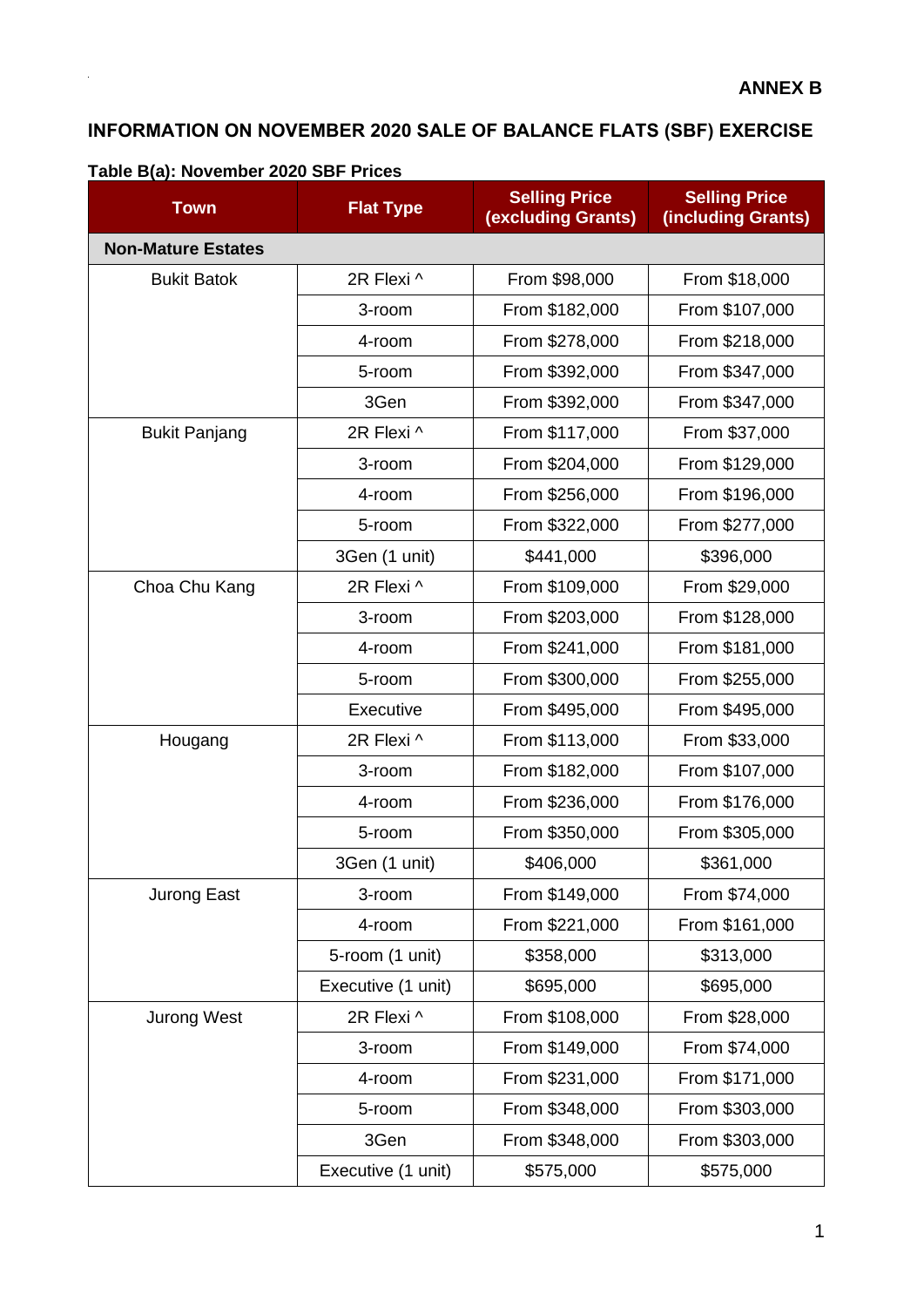| <b>Town</b>           | <b>Flat Type</b>   | <b>Selling Price</b><br>(excluding Grants) | <b>Selling Price</b><br>(including Grants) |  |  |
|-----------------------|--------------------|--------------------------------------------|--------------------------------------------|--|--|
| Punggol               | 2R Flexi ^         | From \$108,000                             | From \$28,000                              |  |  |
|                       | 3-room             | From \$193,000                             | From \$118,000                             |  |  |
|                       | 4-room             | From \$285,000                             | From \$225,000                             |  |  |
|                       | 5-room             | From \$333,000                             | From \$288,000                             |  |  |
|                       | 3Gen               | From \$462,000                             | From \$417,000                             |  |  |
| Sembawang             | 2R Flexi ^         | From \$103,000                             | From \$23,000                              |  |  |
|                       | 3-room             | From \$179,000                             | From \$104,000                             |  |  |
|                       | 4-room             | From \$254,000                             | From \$194,000                             |  |  |
|                       | 5-room             | From \$303,000                             | From \$258,000                             |  |  |
| Sengkang              | 2R Flexi ^         | From \$98,000                              | From \$18,000                              |  |  |
|                       | 3-room             | From \$187,000                             | From \$112,000                             |  |  |
|                       | 4-room             | From \$261,000                             | From \$201,000                             |  |  |
|                       | 5-room             | From \$328,000                             | From \$283,000                             |  |  |
|                       | 3Gen               | From \$390,000                             | From \$345,000                             |  |  |
|                       | Executive (1 unit) | \$520,000                                  | \$520,000                                  |  |  |
| Tengah                | 2R Flexi ^         | From \$105,000                             | From \$25,000                              |  |  |
|                       | 3-room             | From \$192,000                             | From \$117,000                             |  |  |
|                       | 4-room             | From \$311,000                             | From \$251,000                             |  |  |
|                       | 5-room             | From \$418,000                             | From \$373,000                             |  |  |
|                       | 3Gen               | From \$439,000                             | From \$394,000                             |  |  |
| Woodlands             | 2R Flexi ^         | From \$87,000                              | From \$7,000                               |  |  |
|                       | 3-room             | From \$134,000                             | From \$59,000                              |  |  |
|                       | 4-room             | From \$231,000                             | From \$171,000                             |  |  |
|                       | 5-room             | From \$246,000                             | From \$201,000                             |  |  |
|                       | 3Gen (1 unit)      | \$401,000                                  | \$356,000                                  |  |  |
|                       | Executive          | From \$495,000                             | From \$495,000                             |  |  |
| Yishun                | 2R Flexi ^         | From \$91,000                              | From \$11,000                              |  |  |
|                       | 3-room             | From \$164,000                             | From \$89,000                              |  |  |
|                       | 4-room             | From \$206,000                             | From \$146,000                             |  |  |
|                       | 5-room             | From \$344,000                             | From \$299,000                             |  |  |
|                       | 3Gen               | From \$397,000                             | From \$352,000                             |  |  |
| <b>Town</b>           | <b>Flat Type</b>   | <b>Selling Price</b><br>(excluding Grants) | <b>Selling Price</b><br>(including Grants) |  |  |
| <b>Mature Estates</b> |                    |                                            |                                            |  |  |
| Ang Mo Kio            | 2R Flexi ^         | From \$134,000                             | From \$54,000                              |  |  |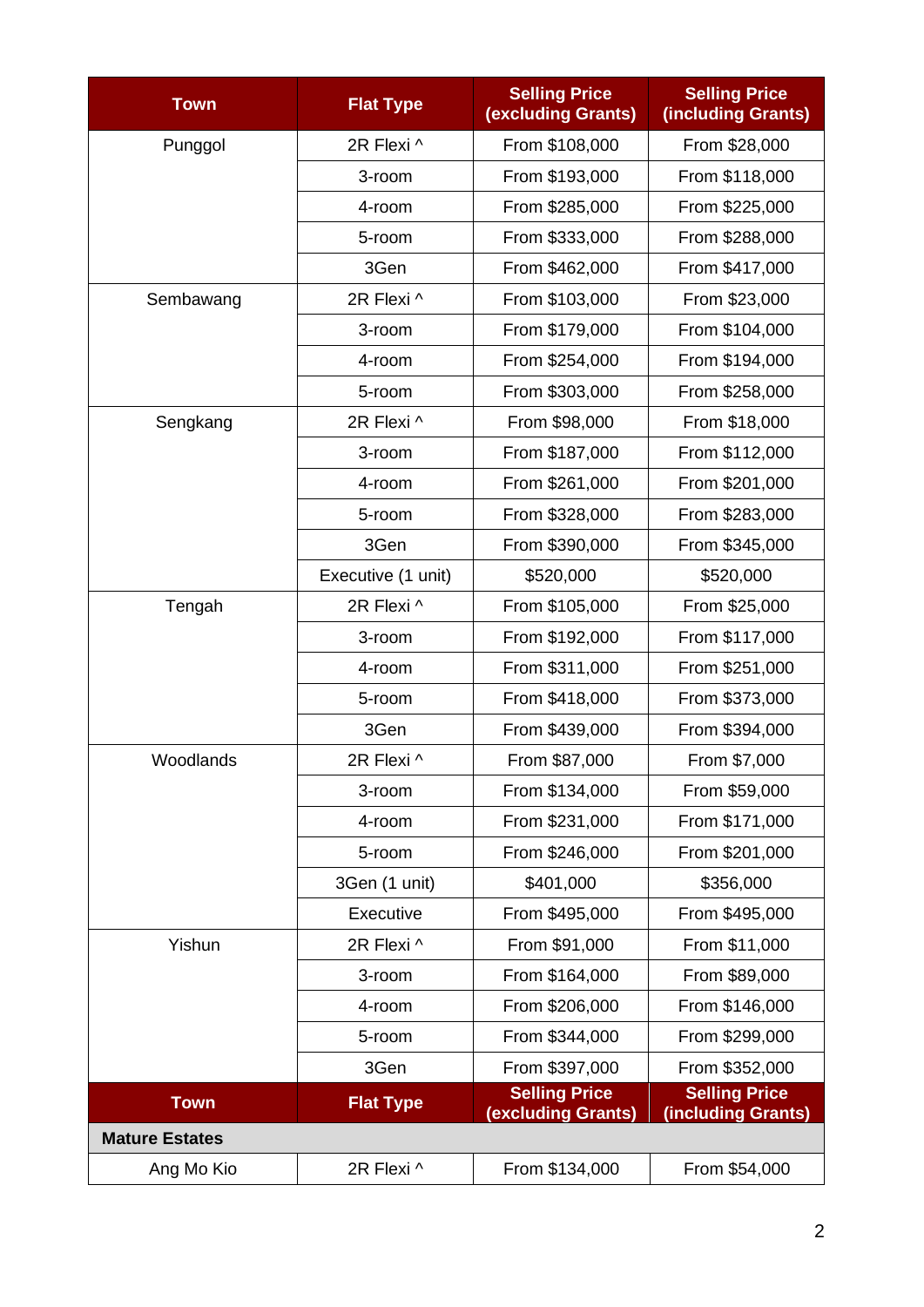| <b>Town</b>          | <b>Flat Type</b>    | <b>Selling Price</b><br><b>(excluding Grants)</b> | <b>Selling Price</b><br>(including Grants) |  |  |
|----------------------|---------------------|---------------------------------------------------|--------------------------------------------|--|--|
|                      | 3-room              | From \$166,000                                    | From \$106,000                             |  |  |
|                      | 4-room              | From \$277,000                                    | From \$232,000                             |  |  |
|                      | 5-room              | From \$595,000                                    | From \$565,000                             |  |  |
|                      | 3Gen                | From \$613,000                                    | From \$583,000                             |  |  |
| <b>Bedok</b>         | 2R Flexi ^          | From \$175,000                                    | From \$95,000                              |  |  |
|                      | 3-room              | From \$154,000                                    | From \$94,000                              |  |  |
|                      | 4-room              | From \$246,000                                    | From \$201,000                             |  |  |
|                      | 5-room              | From \$430,000                                    | From \$400,000                             |  |  |
|                      | Executive (1 unit)  | \$540,000                                         | \$540,000                                  |  |  |
| <b>Bishan</b>        | 4-room              | From \$351,000                                    | From \$306,000                             |  |  |
| <b>Bukit Merah</b>   | 2R Flexi ^          | From \$139,000                                    | From \$59,000                              |  |  |
|                      | 3-room              | From \$161,000                                    | From \$101,000                             |  |  |
|                      | 4-room              | From \$309,000                                    | From \$264,000                             |  |  |
| <b>Bukit Timah</b>   | 3-room (1 unit)     | \$379,000                                         | \$319,000                                  |  |  |
| Clementi             | 2R Flexi ^          | From \$147,000                                    | From \$67,000                              |  |  |
|                      | 3-room              | From \$159,000                                    | From \$99,000                              |  |  |
|                      | 4-room              | From \$256,000                                    | From \$211,000                             |  |  |
|                      | 5-room              | From \$533,000                                    | From \$503,000                             |  |  |
|                      | 3Gen                | From \$537,000                                    | From \$507,000                             |  |  |
| Central              | 3-room              | From \$239,000                                    | From \$179,000                             |  |  |
|                      | 5-room (1 unit)     | \$583,000                                         | \$553,000                                  |  |  |
| Geylang              | 2R Flexi ^          | From \$150,000                                    | From \$70,000                              |  |  |
|                      | 3-room              | From \$154,000                                    | From \$94,000                              |  |  |
|                      | 4-room              | From \$462,000                                    | From \$417,000                             |  |  |
|                      | 5-room (1 unit)     | \$478,000                                         | \$448,000                                  |  |  |
| Kallang/Whampoa      | 2R Flexi ^ (1 unit) | \$169,000                                         | \$89,000                                   |  |  |
|                      | 3-room              | From \$169,000                                    | From \$109,000                             |  |  |
|                      | 4-room              | From \$266,000                                    | From \$221,000                             |  |  |
|                      | 5-room              | From \$614,000                                    | From \$584,000                             |  |  |
| <b>Marine Parade</b> | 3-room (1 unit)     | \$249,000                                         | \$189,000                                  |  |  |
| Pasir Ris            | 4-room              | From \$306,000                                    | From \$261,000                             |  |  |
|                      | 5-room              | From \$363,000                                    | From \$333,000                             |  |  |
|                      | Executive           | From \$480,000                                    | From \$480,000                             |  |  |
| Queenstown           | 2R Flexi ^          | From \$261,000                                    | From \$181,000                             |  |  |
|                      | 3-room              | From \$199,000                                    | From \$139,000                             |  |  |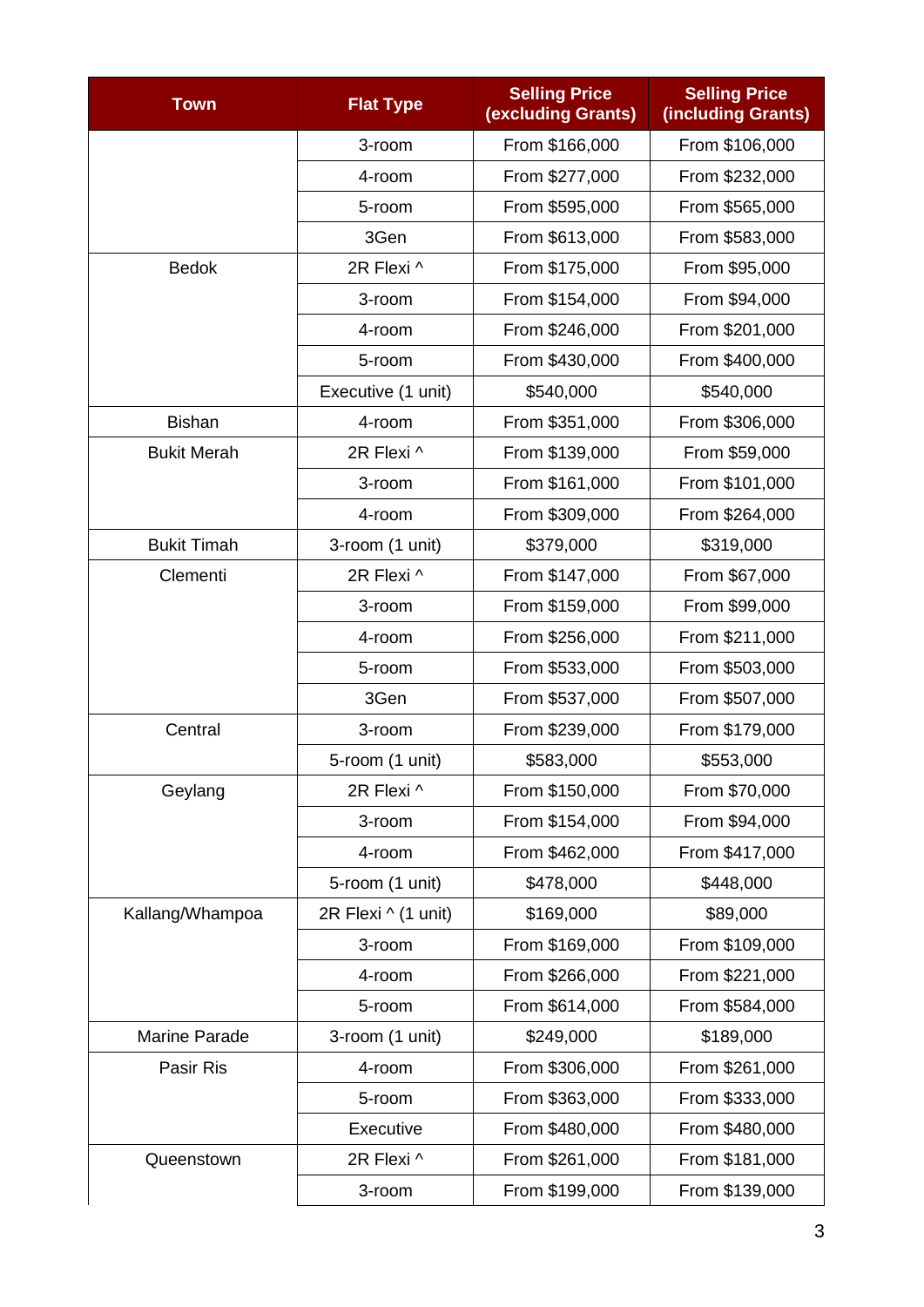| <b>Town</b> | <b>Flat Type</b>   | <b>Selling Price</b><br><b>(excluding Grants)</b> | <b>Selling Price</b><br>(including Grants) |  |
|-------------|--------------------|---------------------------------------------------|--------------------------------------------|--|
|             | 4-room             | From \$531,000                                    | From \$486,000                             |  |
|             | 5-room             | From \$732,000                                    | From \$702,000                             |  |
| Serangoon   | 3-room             | From \$164,000                                    | From \$104,000                             |  |
|             | Executive (1 unit) | \$595,000                                         | \$595,000                                  |  |
| Tampines    | 2R Flexi ^         | From \$160,000                                    | From \$80,000                              |  |
|             | 3-room             | From \$179,000                                    | From \$119,000                             |  |
|             | 4-room             | From \$291,000                                    | From \$246,000                             |  |
|             | 5-room             | From \$398,000                                    | From \$368,000                             |  |
|             | 3Gen               | From \$464,000                                    | From \$434,000                             |  |
|             | Executive (1 unit) | \$555,000                                         | \$555,000                                  |  |
| Toa Payoh   | 2R Flexi ^         | From \$149,000                                    | From \$69,000                              |  |
|             | 3-room             | From \$139,000                                    | From \$79,000                              |  |
|             | 4-room             | From \$220,000                                    | From \$175,000                             |  |
|             | 5-room             | From \$589,000                                    | From \$559,000                             |  |
|             | 3Gen               | From \$639,000                                    | From \$609,000                             |  |

Note:

1) The starting prices of flats are based on 99-year/remaining leases. For illustration purposes, the assumed EHG amounts are:

i) 2-room Flexi flat: \$80,000

ii) 3-room flat: \$75,000 in non-mature towns and \$60,000 in mature towns

iii) 4-room flat: \$60,000 in non-mature towns and \$45,000 in mature towns

iv) 5-room/3Gen flat: \$45,000 in non-mature towns and \$30,000 in mature towns

The starting prices after grant amounts are illustrative, assuming that the household incomes of eligible firsttime buyers of flats in the mature towns are higher. The actual grant amount received will depend on the buyers' income and eligibility. Read more on [EHG in HDB InfoWEB.](https://www.hdb.gov.sg/cs/infoweb/residential/buying-a-flat/new/schemes-and-grants/cpf-housing-grants-for-hdb-flats/firsttimer-applicants)

- 2) ^ The starting prices of flats offered under 2-room Flexi scheme are based on 99-year/ remaining lease. Buyers can refer to the prices of individual flats on short lease in the HDB InfoWEB.
- 3) Selling prices are rounded up to the nearest thousand dollars.
- 4) To check the lease commencement date of each block, please refer to esales.hdb.gov.sg.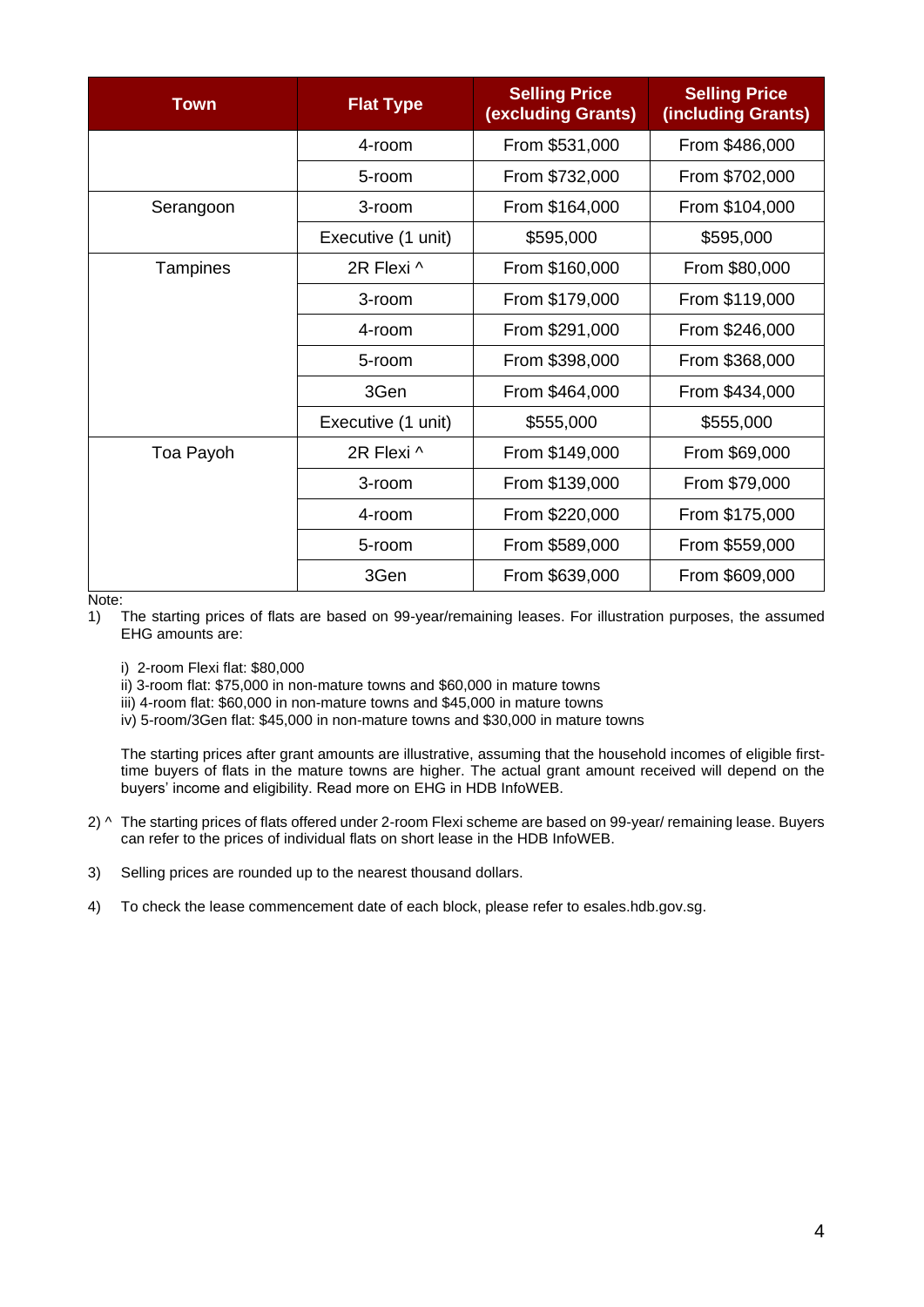|                        |                      |                                    | 2-room Flexi                            |                              | $3$ -room                     |                |                          |                |                         |                |
|------------------------|----------------------|------------------------------------|-----------------------------------------|------------------------------|-------------------------------|----------------|--------------------------|----------------|-------------------------|----------------|
| <b>Status</b>          | <b>Town</b>          | <b>Short</b><br>Lease <sup>^</sup> | Short/<br>99-Year<br>Lease <sup>#</sup> | <b>Income</b><br>$\leq$ \$7K | <b>Income</b><br>$\leq$ \$14K | 4R             | 5R                       | 3Gen           | EF                      | <b>Total</b>   |
|                        | <b>Bukit Batok</b>   | $\overline{7}$                     | 31                                      | 21                           |                               | 41             | 29                       | $\overline{2}$ |                         | 131            |
|                        | <b>Bukit Panjang</b> | 3                                  | 12                                      | $\,6$                        |                               | 15             | $\overline{\mathcal{A}}$ | 1              |                         | 41             |
|                        | Choa Chu Kang        | $\overline{\mathbf{4}}$            | 9                                       | 5                            |                               | 12             | $6\phantom{1}6$          |                | $\overline{2}$          | 38             |
|                        | Hougang              | 12                                 | 10                                      | 5                            | 1                             | 29             | 5                        | 1              |                         | 63             |
|                        | Jurong East*         | 3                                  |                                         | 5                            |                               | $\overline{4}$ | $\mathbf{1}$             |                | 1                       | 14             |
| Non-<br><b>Mature</b>  | Jurong West*         | 10                                 | 40                                      | 27                           |                               | 23             | 40                       | 3              | 1                       | 144            |
| <b>Town</b>            | Punggol              | $\overline{2}$                     | 307                                     | 29                           | 18                            | 164            | 77                       | 8              |                         | 605            |
|                        | Sembawang            |                                    | 8                                       | 15                           |                               | 46             | 38                       |                |                         | 107            |
|                        | Sengkang             | 5                                  | 84                                      | 30                           |                               | 86             | 59                       | 19             | $\mathbf{1}$            | 284            |
|                        | Tengah               |                                    | 692                                     | 66                           |                               | 33             | 27                       | 20             |                         | 838            |
|                        | Woodlands            | 8                                  | 72                                      | 26                           |                               | 57             | 30                       | $\mathbf{1}$   | $\overline{2}$          | 196            |
|                        | Yishun               | 6                                  | 311                                     | 102                          |                               | 492            | 194                      | $\overline{2}$ |                         | 1,107          |
|                        | <b>Sub-Total</b>     | 60                                 | 1,576                                   | 337                          | 19                            | 1,002          | 510                      | 57             | $\overline{\mathbf{z}}$ | 3,568          |
|                        | Ang Mo Kio           | $\boldsymbol{9}$                   | 28                                      |                              | 26                            | 20             | 5                        | $\overline{2}$ |                         | 90             |
|                        | <b>Bedok</b>         | 10                                 | 21                                      |                              | 27                            | 36             | $\overline{7}$           |                | 1                       | 102            |
|                        | <b>Bishan</b>        | $\overline{2}$                     |                                         |                              |                               | 3              |                          |                |                         | 5              |
|                        | <b>Bukit Merah</b>   | 18                                 | 11                                      |                              | 18                            | 21             |                          |                |                         | 68             |
|                        | <b>Bukit Timah</b>   | 1                                  |                                         |                              | $\mathbf{1}$                  |                |                          |                |                         | $\overline{2}$ |
|                        | Central              |                                    |                                         |                              | $\overline{2}$                |                | 1                        |                |                         | 3              |
| <b>Mature</b><br>Town/ | Clementi             |                                    | 5                                       |                              | 30                            | 30             | 16                       | 47             |                         | 128            |
| <b>Estate</b>          | Geylang              | 20                                 | 61                                      |                              | 52                            | 220            | $\mathbf{1}$             |                |                         | 354            |
|                        | Kallang Whampoa      | 37                                 | 1                                       |                              | 38                            | 66             | 3                        |                |                         | 145            |
|                        | Marine Parade        |                                    |                                         |                              | $\mathbf{1}$                  |                |                          |                |                         | 1              |
|                        | Pasir Ris            |                                    |                                         |                              |                               | 5              | 3                        |                | 4                       | 12             |
|                        | Queenstown           | 16                                 | 16                                      |                              | 39                            | 22             | $\,6$                    |                |                         | 99             |
|                        | Serangoon            | $\overline{2}$                     |                                         |                              | 5                             |                |                          |                | 1                       | 8              |
|                        | Tampines             | 22                                 | 16                                      |                              | 43                            | 206            | 107                      | 10             | 1                       | 405            |
|                        | Toa Payoh            | 13                                 | 32                                      |                              | 63                            | 109            | 9                        | $\overline{4}$ |                         | 230            |
|                        | <b>Sub-Total</b>     | <b>150</b>                         | <b>191</b>                              | $\overline{\mathbf{0}}$      | 345                           | 738            | <b>158</b>               | 63             | $\overline{7}$          | 1,652          |
|                        | <b>Total</b>         | 210                                | 1,767                                   | 337                          | 364                           | 1,740          | 668                      | 120            | 14                      | 5,220          |

## **Table B(b): Flat Supply for November 2020 SBF Exercise**

Note: \* Flats in Jurong East will be grouped together with those in Jurong West for offer under "Jurong East/West" Town. For the administration of the Married Child Priority Scheme (MCPS), applicants may apply for MCPS if their parents/married children are residing within 4 km from any of the blocks offered for sale.

^ These flats will be offered only to elderly (aged 55 and above) on short leases of between 15 and 45 years and comprise (a) units that come with elderly-friendly fixtures and fittings and (b) 20 units at Kempas Residences which were offered on short leases only during the BTO launch.

# Some units (eg. repurchased/repossessed flats or completed flats) would be sold on remaining leases which are less than 99 years. In addition, some units may not be offered on all short lease periods of between 15 and 45 years.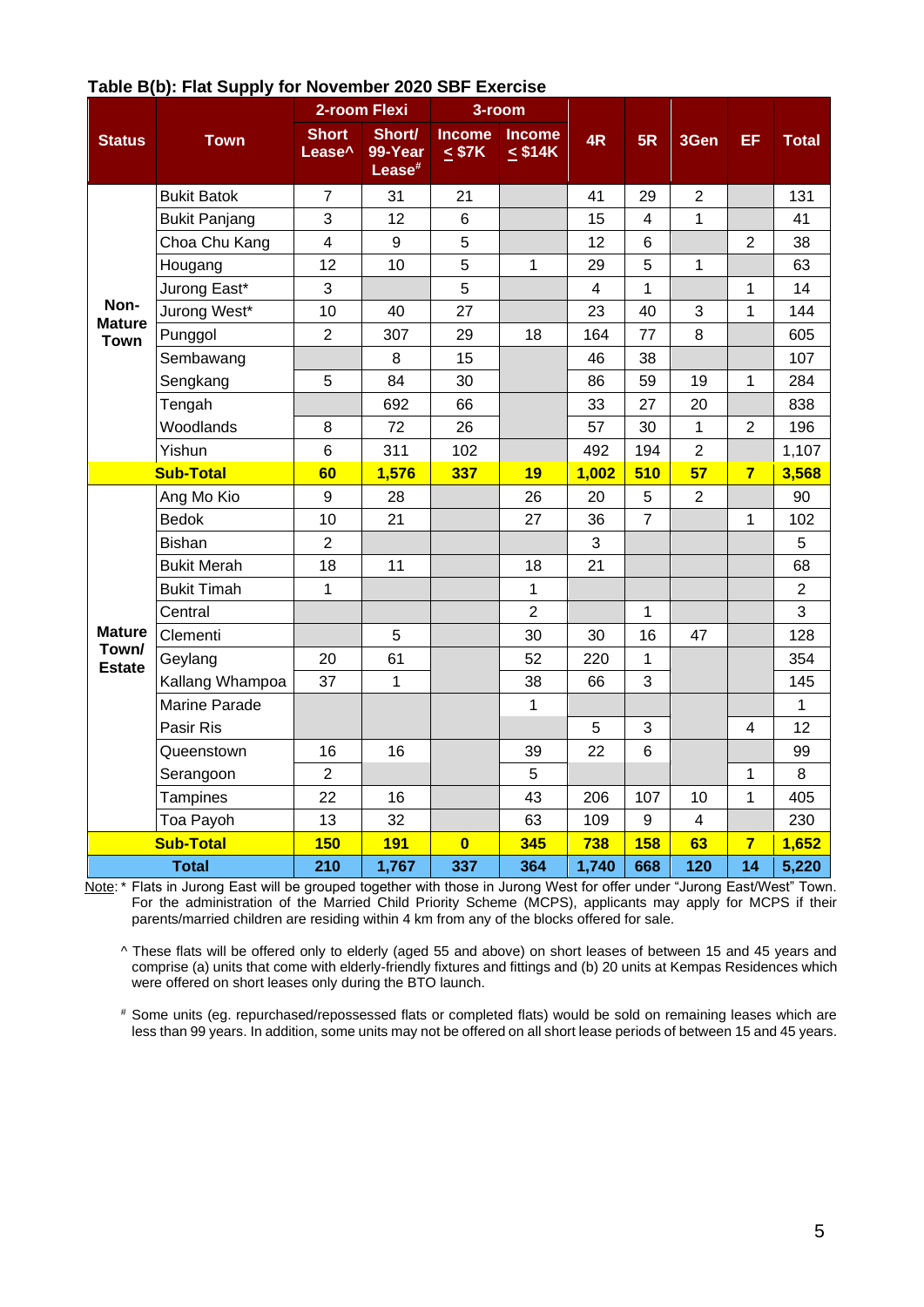| <b>Flat Type</b>     |                                              |                    | <b>Ethnic Quota</b> |                |                       |  |
|----------------------|----------------------------------------------|--------------------|---------------------|----------------|-----------------------|--|
| <b>Town</b>          |                                              | <b>Total Units</b> | <b>Malay</b>        | <b>Chinese</b> | <b>Indian/ Others</b> |  |
|                      | 2-room Flexi<br>(Short Lease)                | 9                  | 9                   | $\mathbf{1}$   | 4                     |  |
| Ang Mo Kio           | 2-room Flexi<br>(Short Lease/ 99-Year Lease) | 28                 | 28                  | 23             | 28                    |  |
|                      | 3-room<br>(Income $\leq$ \$14K)              | 26                 | 26                  | 8              | 26                    |  |
|                      | 4-room                                       | 20                 | 20                  | 11             | 20                    |  |
|                      | 5-room / 3Gen                                | $\overline{7}$     | $\overline{7}$      | $\overline{7}$ | $\overline{7}$        |  |
|                      | 2-room Flexi<br>(Short Lease)                | 10                 | 10                  | 10             | $\boldsymbol{9}$      |  |
| <b>Bedok</b>         | 2-room Flexi<br>(Short Lease/ 99-Year Lease) | 21                 | 20                  | 21             | 21                    |  |
|                      | 3-room<br>(Income $\leq$ \$14K)              | 27                 | 27                  | 27             | 26                    |  |
|                      | 4-room                                       | 36                 | 36                  | 35             | 36                    |  |
|                      | 5-room/Exec                                  | 8                  | 8                   | 8              | 8                     |  |
| Bishan               | 2-room Flexi<br>(Short Lease)                | $\overline{2}$     | $\overline{2}$      | $\mathbf{1}$   | $\overline{2}$        |  |
|                      | 4-room                                       | 3                  | 3                   | 0              | 3                     |  |
|                      | 2-room Flexi<br>(Short Lease)                | $\overline{7}$     | $\overline{7}$      | $\overline{7}$ | $\overline{7}$        |  |
|                      | 2-room Flexi<br>(Short Lease/ 99-Year Lease) | 31                 | 29                  | 31             | 31                    |  |
| <b>Bukit Batok</b>   | 3-room<br>(Income $\leq$ \$7K)               | 21                 | 14                  | 21             | 21                    |  |
|                      | 4-room                                       | 41                 | 33                  | 41             | 40                    |  |
|                      | 5-room / 3Gen                                | 31                 | 28                  | 31             | 31                    |  |
|                      | 2-room Flexi<br>(Short Lease)                | 18                 | 18                  | 14             | 18                    |  |
| <b>Bukit Merah</b>   | 2-room Flexi<br>(Short Lease/ 99-Year Lease) | 11                 | 11                  | 3              | 11                    |  |
|                      | 3-room<br>(Income $\leq$ \$14K)              | 18                 | 18                  | 9              | 18                    |  |
|                      | 4-room                                       | 21                 | 21                  | 9              | 21                    |  |
|                      | 2-room Flexi<br>(Short Lease)                | 3                  | 3                   | 3              | 3                     |  |
|                      | 2-room Flexi<br>(Short Lease/ 99-Year Lease) | 12                 | 12                  | 12             | 12                    |  |
| <b>Bukit Panjang</b> | 3-room<br>(Income $\leq$ \$7K)               | 6                  | 6                   | 6              | 6                     |  |
|                      | 4-room                                       | 15                 | 14                  | 15             | 15                    |  |
|                      | 5-room / 3Gen                                | 5                  | 5                   | 3              | 5                     |  |
| <b>Bukit Timah</b>   | 2-room Flexi<br>(Short Lease)                | 1                  | 1                   | 0              | 1                     |  |
|                      | 3-room<br>(Income $\leq$ \$14K)              | 1                  | 1                   | $\mathbf{1}$   | 1                     |  |
| Central              | 3-room<br>(Income $\leq$ \$14K)              | $\overline{2}$     | $\overline{2}$      | $\overline{2}$ | $\mathbf 0$           |  |
|                      | 5-room                                       | 1                  | 1                   | 1              | $\mathbf 0$           |  |
|                      | 2-room Flexi<br>(Short Lease)                | 4                  | 4                   | 4              | $\overline{4}$        |  |
| Choa Chu Kang        | 2-room Flexi<br>(Short Lease/ 99-Year Lease) | 9                  | 8                   | 9              | 9                     |  |

## **Table B(c): Ethnic Quota of Flats for Sale in November 2020 SBF Exercise**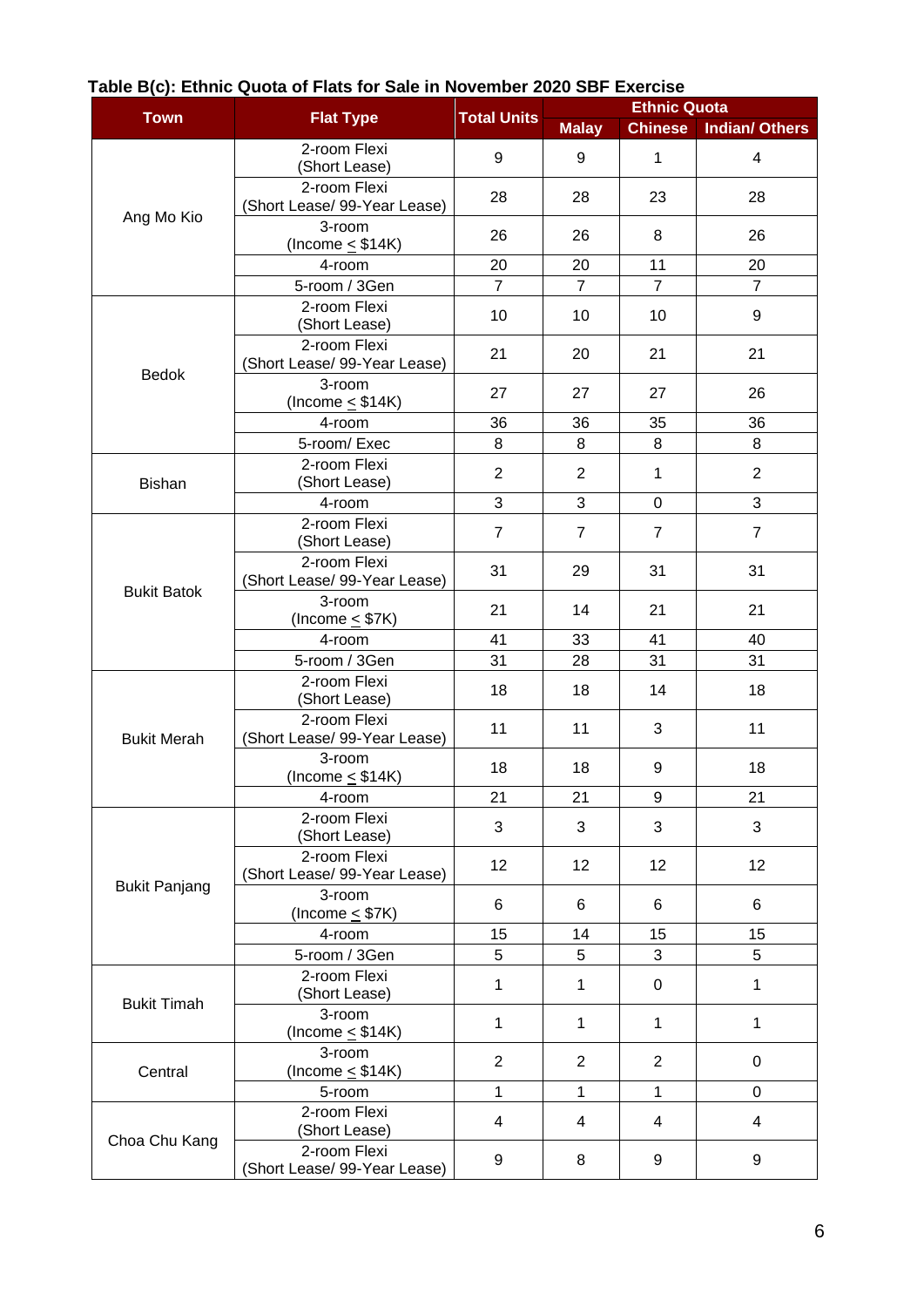| <b>Town</b>     |                                              |                         | <b>Ethnic Quota</b> |                |                         |  |
|-----------------|----------------------------------------------|-------------------------|---------------------|----------------|-------------------------|--|
|                 | <b>Flat Type</b>                             | <b>Total Units</b>      | <b>Malay</b>        | <b>Chinese</b> | <b>Indian/ Others</b>   |  |
|                 | 3-room<br>(Income $\leq$ \$7K)               | 5                       | 5                   | 5              | 5                       |  |
|                 | 4-room                                       | 12                      | 11                  | 12             | 11                      |  |
|                 | 5-room / Exec                                | 8                       | 6                   | 8              | $\overline{7}$          |  |
|                 | 2-room Flexi<br>(Short Lease/ 99-Year Lease) | 5                       | 5                   | 5              | 5                       |  |
| Clementi        | 3-room<br>(Income $\leq$ \$14K)              | 30                      | 30                  | 28             | 29                      |  |
|                 | 4-room                                       | 30                      | 30                  | 27             | 28                      |  |
|                 | 5-room / 3Gen                                | 63                      | 63                  | 58             | 51                      |  |
|                 | 2-room Flexi<br>(Short Lease)                | 20                      | 20                  | 17             | 20                      |  |
|                 | 2-room Flexi<br>(Short Lease/ 99-Year Lease) | 61                      | 50                  | 53             | 44                      |  |
| Geylang         | 3-room<br>(Income $\leq$ \$14K)              | 52                      | 52                  | 39             | 42                      |  |
|                 | 4-room                                       | 220                     | 220                 | 113            | 190                     |  |
|                 | 5-room                                       | 1                       | 1                   | $\mathbf 0$    | 1                       |  |
|                 | 2-room Flexi<br>(Short Lease)                | 12                      | 12                  | 12             | 12                      |  |
|                 | 2-room Flexi<br>(Short Lease/ 99-Year Lease) | 10                      | 10                  | 10             | 10                      |  |
| Hougang         | 3-room<br>(Income $\leq$ \$7K)               | 5                       | 5                   | 4              | 5                       |  |
|                 | 3-room<br>(Income $\leq$ \$14K)              | 1                       | 1                   | 0              | 1                       |  |
|                 | 4-room                                       | 29                      | 27                  | 28             | 27                      |  |
|                 | 5-room / 3Gen                                | 6                       | 6                   | 5              | 6                       |  |
|                 | 2-room Flexi<br>(Short Lease)                | 3                       | 3                   | $\mathbf{3}$   | 3                       |  |
| Jurong East     | 3-room<br>(Income $\leq$ \$7K)               | 5                       | 4                   | 5              | 4                       |  |
|                 | 4-room                                       | $\overline{\mathbf{4}}$ | 3                   | 4              | $\overline{\mathbf{4}}$ |  |
|                 | 5-room / Exec                                | $\overline{2}$          | $\overline{2}$      | $\overline{2}$ | $\overline{2}$          |  |
|                 | 2-room Flexi<br>(Short Lease)                | 10                      | 10                  | 10             | 10                      |  |
|                 | 2-room Flexi<br>(Short Lease/ 99-Year Lease) | 40                      | 30                  | 40             | 36                      |  |
| Jurong West     | 3-room<br>(Income $\leq$ \$7K)               | 27                      | $\overline{7}$      | 27             | 15                      |  |
|                 | 4-room                                       | 23                      | 22                  | 23             | 21                      |  |
|                 | 5-room / 3Gen / Exec                         | 44                      | 27                  | 44             | 34                      |  |
|                 | 2-room Flexi<br>(Short Lease)                | 37                      | 37                  | 33             | 29                      |  |
| Kallang/Whampoa | 2-room Flexi<br>(Short Lease/ 99-Year Lease) | 1                       | 1                   | $\mathbf 1$    | 1                       |  |
|                 | 3-room<br>(Income $\leq$ \$14K)              | 38                      | 38                  | 32             | 37                      |  |
|                 | 4-room                                       | 66                      | 66                  | 63             | 59                      |  |
|                 | 5-room                                       | 3                       | 3                   | 1              | 3                       |  |
| Marine Parade   | 3-room<br>(Income $\leq$ \$14K)              | 1                       | 1                   | 1              | $\mathbf{1}$            |  |
|                 | 4-room                                       | 5                       | 3                   | 5              | 3                       |  |
| Pasir Ris       | 5-room / Exec                                | $\overline{7}$          | $\overline{2}$      | $\overline{7}$ | $\overline{2}$          |  |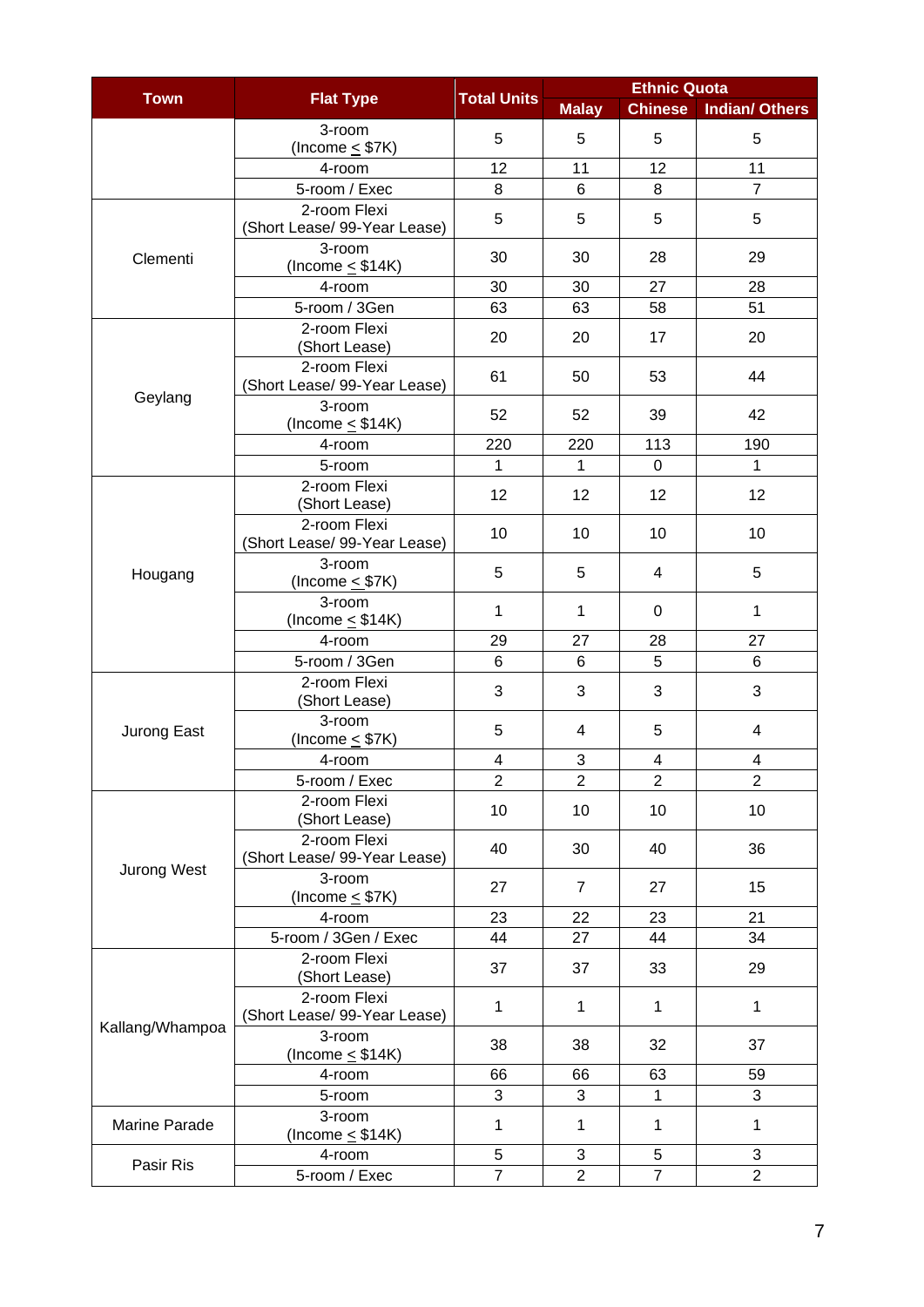|             |                                              | <b>Total Units</b> | <b>Ethnic Quota</b> |                |                       |  |
|-------------|----------------------------------------------|--------------------|---------------------|----------------|-----------------------|--|
| <b>Town</b> | <b>Flat Type</b>                             |                    | <b>Malay</b>        | <b>Chinese</b> | <b>Indian/ Others</b> |  |
|             | 2-room Flexi<br>(Short Lease)                | $\overline{2}$     | $\overline{2}$      | $\overline{2}$ | $\overline{2}$        |  |
|             | 2-room Flexi<br>(Short Lease/ 99-Year Lease) | 307                | 247                 | 300            | 201                   |  |
| Punggol     | 3-room<br>(Income $\leq$ \$7K)               | 29                 | 24                  | 29             | 26                    |  |
|             | 3-room<br>(Income $\leq$ \$14K)              | 18                 | 18                  | 18             | 18                    |  |
|             | 4-room                                       | 164                | 157                 | 164            | 162                   |  |
|             | 5-room / 3Gen                                | 85                 | 84                  | 85             | 83                    |  |
|             | 2-room Flexi<br>(Short Lease)                | 16                 | 16                  | $\overline{2}$ | 16                    |  |
| Queenstown  | 2-room Flexi<br>(Short Lease/ 99-Year Lease) | 16                 | 16                  | 11             | 14                    |  |
|             | 3-room<br>(Income $\leq$ \$14K)              | 39                 | 39                  | 12             | 39                    |  |
|             | 4-room                                       | 22                 | 22                  | 8              | 22                    |  |
|             | 5-room                                       | 6                  | 6                   | $\mathbf 0$    | 6                     |  |
|             | 2-room Flexi<br>(Short Lease/ 99-Year Lease) | 8                  | 8                   | 8              | 8                     |  |
| Sembawang   | 3-room<br>(Income $\leq$ \$7K)               | 15                 | 13                  | 15             | 15                    |  |
|             | 4-room                                       | 46                 | 40                  | 46             | 43                    |  |
|             | 5-room                                       | 38                 | 36                  | 38             | 33                    |  |
|             | 2-room Flexi<br>(Short Lease)                | 5                  | 5                   | 5              | 5                     |  |
|             | 2-room Flexi<br>(Short Lease/ 99-Year Lease) | 84                 | 84                  | 81             | 84                    |  |
| Sengkang    | 3-room<br>(Income $\leq$ \$7K)               | 30                 | 29                  | 30             | 29                    |  |
|             | 4-room                                       | 86                 | 79                  | 86             | 86                    |  |
|             | 5-room / 3Gen / Exec                         | 79                 | 79                  | 79             | 70                    |  |
|             | 2-room Flexi<br>(Short Lease)                | $\overline{2}$     | 2                   | $\overline{2}$ | 2                     |  |
| Serangoon   | 3-room<br>(hcome < \$14K)                    | 5                  | 5                   | $\overline{2}$ | 5                     |  |
|             | Exec                                         | 1                  | 1                   | $\mathbf{1}$   | 1                     |  |
|             | 2-room Flexi<br>(Short Lease/ 99-Year Lease) | 692                | 289                 | 664            | 223                   |  |
| Tengah      | 3-room<br>(Income $\leq$ \$7K)               | 66                 | 22                  | 66             | 38                    |  |
|             | 4-room                                       | 33                 | 31                  | 33             | 31                    |  |
|             | 5-room / 3Gen                                | 47                 | 44                  | 47             | 43                    |  |
|             | 2-room Flexi<br>(Short Lease)                | 22                 | 12                  | 22             | 20                    |  |
|             | 2-room Flexi<br>(Short Lease/ 99-Year Lease) | 16                 | 14                  | 16             | 16                    |  |
| Tampines    | 3-room<br>(Income $\leq$ \$14K)              | 43                 | 25                  | 43             | 43                    |  |
|             | 4-room                                       | 206                | 170                 | 206            | 202                   |  |
|             | 5-room / 3Gen / Exec                         | 118                | 107                 | 118            | 117                   |  |
|             | 2-room Flexi<br>(Short Lease)                | 13                 | 13                  | 11             | 13                    |  |
| Toa Payoh   | 2-room Flexi<br>(Short Lease/ 99-Year Lease) | 32                 | 32                  | 27             | 32                    |  |